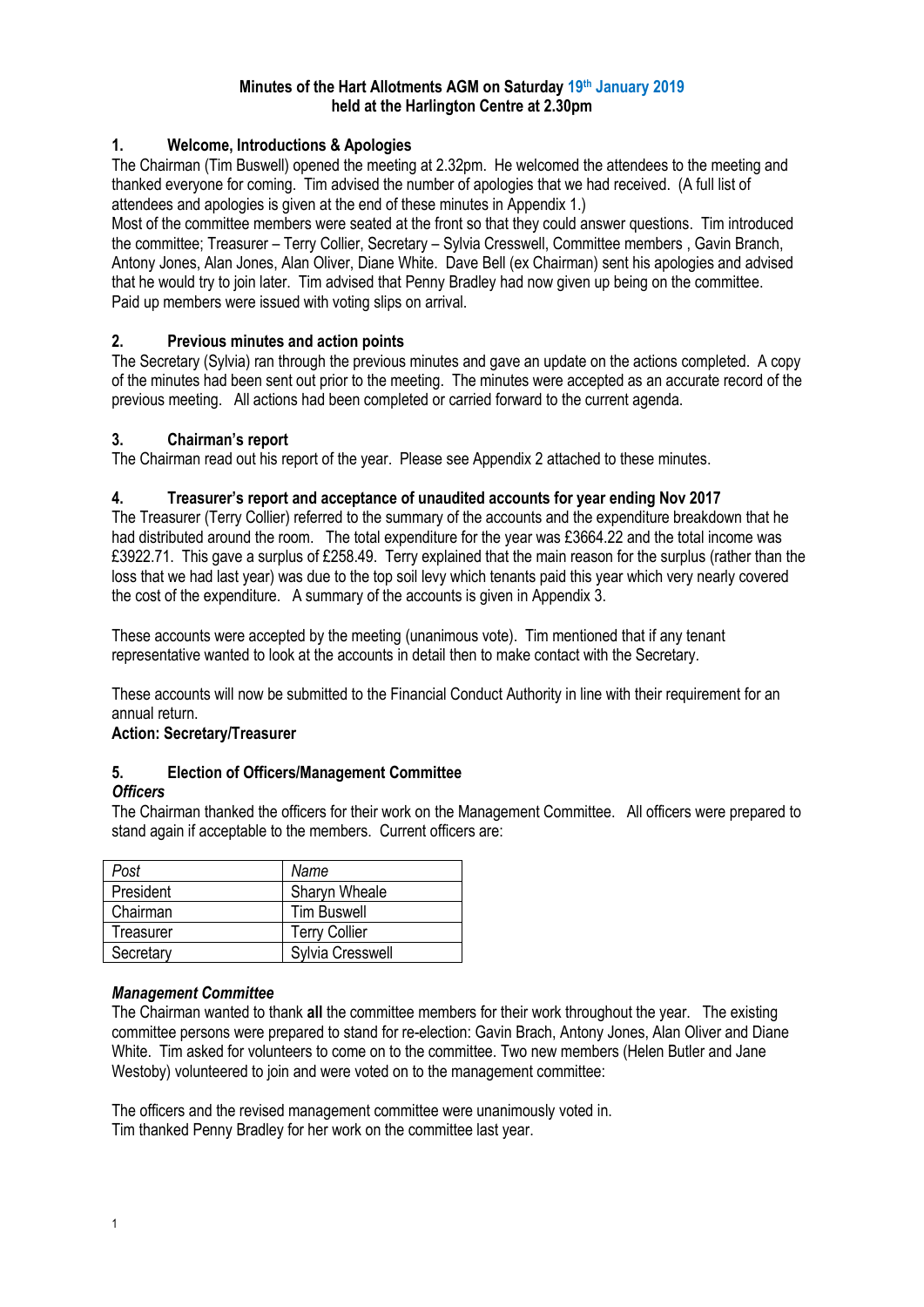## **6. Proposal for unaudited accounts for next year (as per this year)** (annual vote required)

Attendees were happy that the accounts would be unaudited for a further year. A vote was taken and this was carried unanimously.

## **7. Pilcot Farm allotment site issues**

The tenants discussed the following issues.

#### *Straw Bale Gardening*

Sylvia asked whether tenants would like her to organise delivery of straw bales & fertilizer for those who wanted to grow vegetables via this method. Yes, was the response. Sylvia agreed to get prices from the farmer who supplied the bales last year.

**Action: Secretary**

## *Top Soil*

The group discussed the consumables levy that was introduced last year and whether further topsoil was needed for the forthcoming year. Tim advised that he had received an e-mail from Mr Bobbitt explaining that he had not used up his allocation and that in essence he was subsidising others. Tim mentioned that there was a store of topsoil that had not yet been used up and that tenants still had the opportunity to use their allocated quota. He also mentioned that we had a dry summer last year and that the need for the raised beds was not so important but that this could not be guaranteed and that raised beds was still the way to go. It was discussed that many tenants had already have raised beds and therefore didn't need any more, however, since the soil level drops in beds then more would be needed – but perhaps not so much. Jane Westoby mentioned that in fact we perhaps needed more soil improvement rather than topsoil. Sylvia mentioned that there was the opportunity to purchase Bags of compost from the Woking Compost Centre (price lessens for bulk), however, Alan Wilson suggested that if it was council run and produced from recycled garden waste that the quality could be substandard. The farmers might also have an issue with this type of soil.

It was therefore proposed by the Chairman that for the forthcoming year we only purchase 2 loads of topsoil which would halve the amount payable for the consumables contribution. This could be used as a top up for existing members. It was discussed that further purchases can be made if tenants go over their allocated amount – which perhaps might be the case for new members. Gavin reminded the group that we should look at the cost in a holistic fashion and that this was a good deal giving us unlimited amounts of wood chippings and manure too.

The consumables contribution for 2019 that will be added to the year's fees is therefore:

£8 – for those with a Standard Plot  $(12m \times 10)$  - 10 barrow loads £4 – for those with a Small Plot  $(12m \times 5m)$  - 5 barrow loads £2 – for those with a Mini Plot  $(12m \times 2.5m)$  - 2.5 barrow loads

# *Parking*

The Chairman remarked that the promised work to mend the gate by the layby had unfortunately still not been actioned. Sharyn Wheale mentioned that she had been in touch with the gentleman responsible and he had remarked that it would be done soon and was 'on the list', however, we have now been waiting over a year for this to be fixed. Alan Oliver had also mentioned it when he had met the same individual and got a similar response. Sharyn and Alan agreed to try to resolve the issue.

**Action: Cllr Wheale & Alan Oliver**

# *Tidy Days*

The Chairman thanked and congratulated all those who had attended the tidy days last year. He mentioned that the turnout was rather disappointing and that the same familiar people attended. He mentioned that we all benefit from a nice environment at the site and he wanted to encourage more to get involved.

The Chairman asked tenants to volunteer suggestions as to future projects for the tidy days. The dates and focus of the tidy days are to be set by the management committee. **Action: Management Committee**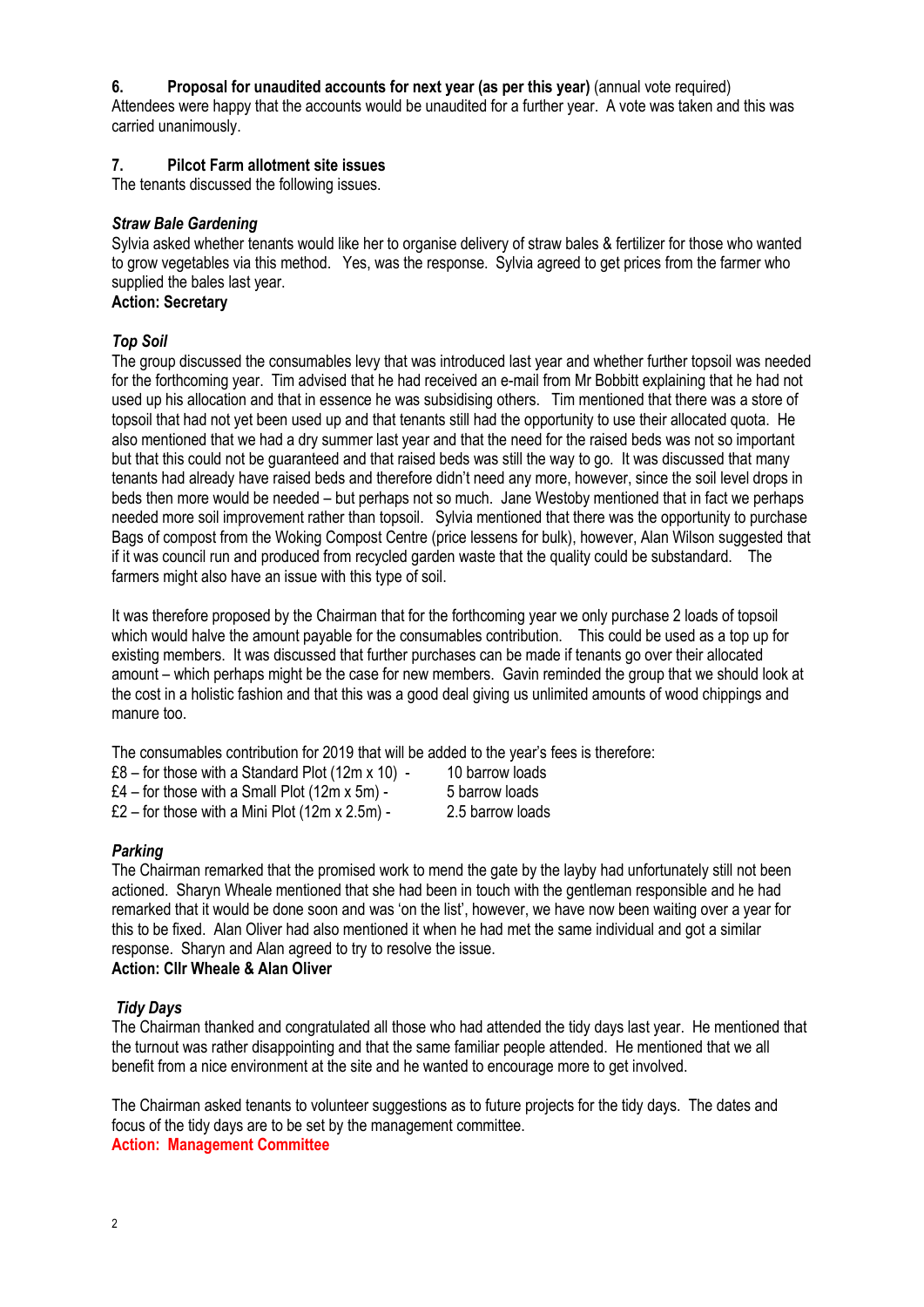#### **8. Edenbrook site update**

Since the last AGM a separate Edenbrook Sub Committee comprising Tim Buswell, Alan Oliver, Gavin Branch and Sylvia Cresswell had been formed to liaise with HDC. A number of meetings have taken place regarding the site.

#### **Site progress**

The sub committee met earlier in the week to view the site and to take pictures for the AGM. Gavin displayed the pictures on a flip chart and ran through the main items from the site meeting. Namely:

- The area has been fenced (albeit with normal fencing which is not deer or rabbit proofed)
- The area has been levelled
- Topsoil to a depth of 30cm has been laid
- Parking area has been laid
- Access path to the site from the Country park (bike friendly) has been laid though connecting footbridge still to be finished.
- Height restriction barriers have been erected.
- The area for the bore hole has been identified

Gavin explained that more clarification as to how the bore hole will work has been requested by HDC from the builders. It is understood that no mains water will be possible. It is also understood that some solar pumping mechanism is envisaged where the water will be stored for distribution in to cattle troughs.

Other possible facilities for the site were also discussed – such as toilet facilities, sheds, communal areas. In the mean-time the sub-committee were advised at the site meeting that the whole area will probably be grassed so that the topsoil stays put.

It was discussed that we needed some sort of phase in period for tenants to be able to move sites and for us to be able to populate the new site.

Tenants who are interested in the site are encouraged to drive to the Pale Lane entrance (where there are 2 temporary parking spaces). This gives a good idea of the size of the area. It is estimated that approx. 100 full size plots will be available. However, the exact number is yet to be decided. This will depend upon what size of plots tenants would like as well as other commitments such as sharing some space with HDC (for their green works) and Hart Voluntary Action (HVA). (Shared communal poly tunnel and potting sheds are envisaged with HVA).

#### **Lease**

The lease with between Hart Allotments and HDC was discussed. Steven Bowering questioned whether HDC had changed their desire to have a lease for garden plots rather than allotments. He pointed out the differences in the type of lease and that there were more statutory rights with allotments. Alan Oliver mentioned that the lease had not yet been agreed but that it would be one for garden plots and that it was not the intention of HDC to have something that was not workable - they were in it for the long term. Gavin Branch mentioned that the whole area was one for recreation, with a BMX/cycle track nearby. A wild life area was also envisaged and that the guys we are working with are pushing it and are keen to make it work. Steven Bowering agreed to review the draft lease agreement when available.

**Action: Edenbrook sub committee/Steven Bowering**

#### **Waiting List**

Sylvia explained that the committee had recently updated the main general waiting list – to ensure that we were GDPR compliant and so that we could get a realistic figure as to how many people wanted a plot in the Fleet area. The figures now stand that our total waiting list is 150 people, 63 of those are also Pilcot tenants who will be offered the choice of moving to the new site at Edenbrook. Sylvia explained that the lease arrangement with HDC will in all probability be one where we give HDC an amount of money for the year and it will then be up to Hart Allotments to recoup that from tenants. This means that we need to fill up the Edenbrook site first. She mentioned that the next step would be to contact all those on the general waiting list to see what size of plot they want and where they want it (Edenbrook or Piloct). This way we can plan the site(s) accordingly. It was noted that no marketing of the site or when it might be available has yet been done. When the site is further developed marketing might encourage more people to apply for a plot and we might be able to fill both sites.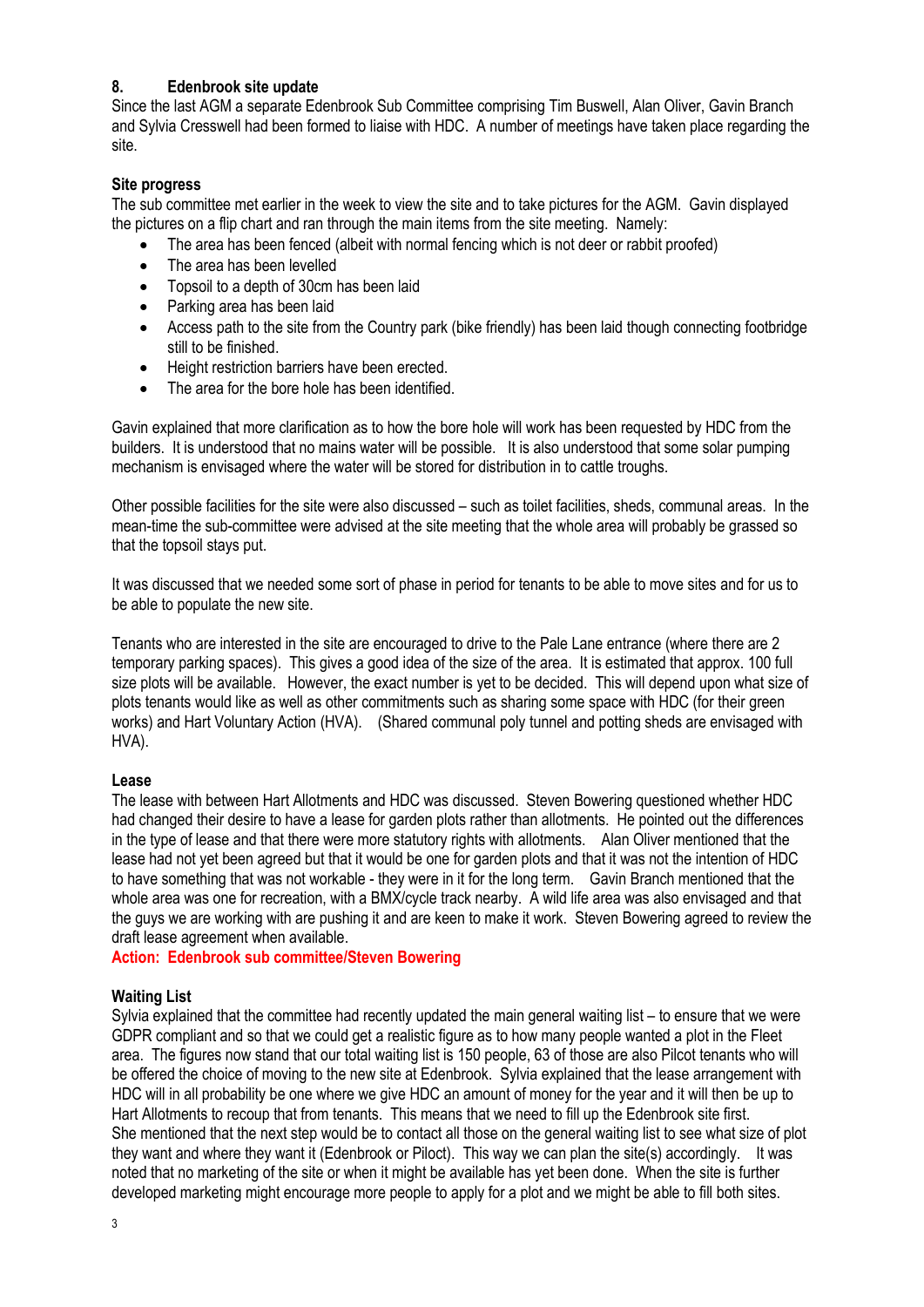#### **Action: Secretary/Committee - questionnaire**

# **9. AOB**

## **Potato Day**

Alan Wilson mentioned that he was running a Potato Day on 23 Feb at 10am -3pm, St Philips and St James Church, Kings Road, Fleet, GU51 3AR and that all were invited. He mentioned that 70 different types of potato would be available to purchase and that these were all available in small quantities. (Shallots available too). Entrance fee is £1. Tea /coffee available.

#### **Subs for year**

Tim mentioned that we will not be issuing forms for renewal of plots. We will now send out an e-mail asking for tenants to pay the required fees. Details concerning price breakdown, bank account etc. are to be provided and when payments need to be received by  $(15<sup>th</sup>$  Feb 19). **Action: Secretary** 

# **10. Date of next meeting**

The next AGM will be held in January 2020.

The chairman thanked everyone for their attendance and contributions and wished everyone a good growing season. Sylvia invited attendees to use the seed swap box.

#### Appendix 1

| Hart Allotments AGM attendance = yellow |                             |                  | <b>AGM Attend advised</b> |                |         |
|-----------------------------------------|-----------------------------|------------------|---------------------------|----------------|---------|
| <b>Title</b>                            | First name                  | <b>Surname</b>   | Plot Nr.                  | Yes            | Apology |
| Mrs                                     | Marion                      | Abel             | H4                        |                | Υ       |
| Mr                                      | Carl                        | Baker            | D <sub>5</sub>            |                |         |
| Mr                                      | Michael                     | <b>Bartley</b>   | E6a                       | Yes            |         |
| Mr                                      | Richard                     | <b>Berry</b>     | E1                        | yes            |         |
| Mr                                      | John                        | <b>Bobbitt</b>   | B <sub>5</sub>            |                | y       |
| Mr                                      | <b>Stephen</b>              | <b>Bowering</b>  | C7                        | yes            |         |
| Mr & Mrs                                | Martin & Penny              | <b>Bradley</b>   | E4                        |                | Υ       |
| Mr                                      | Gavin                       | <b>Branch</b>    | E <sub>3</sub>            | yes            |         |
| Ms                                      | Jane                        | <b>Brown</b>     | A2                        |                | Υ       |
| Mrs                                     | Amanda                      | <b>Buswell</b>   | C <sub>8</sub>            | $\overline{2}$ |         |
| Ms                                      | <b>Helen</b>                | <b>Butler</b>    | F <sub>3</sub>            | $\overline{2}$ |         |
| Mr                                      | <b>Terry &amp; Svetlana</b> | <b>Collier</b>   | H1                        | Yes            |         |
| Mr&Mrs                                  | J&V                         | Condon           | A4                        | yes            |         |
| Mr                                      | Robert                      | Cordier          | H <sub>3</sub>            |                |         |
| Ms                                      | Helen                       | Cory             | A <sub>5</sub>            |                |         |
| Ms                                      | Sylvia                      | <b>Cresswell</b> | C <sub>2</sub>            | Yes            |         |
| Mr                                      | Stephen                     | Crookes          | H2                        |                |         |
| Ms                                      | Janet                       | <b>Dodsworth</b> | F <sub>4</sub>            | yes            |         |
| Mrs                                     | <b>Pauline</b>              | Earwicker        | D <sub>2</sub>            | Yes            |         |
| Ms                                      | Fiona                       | Elcombe          | C <sub>5a</sub>           |                |         |
| Mrs                                     | Ni Lian                     | Engi             | E7                        |                |         |
| Mr                                      | <b>Barrie</b>               | England          | A <sub>8</sub>            | yes            |         |
| Mr                                      | Stephen                     | Garland          | D <sub>4</sub>            |                |         |
| Mr                                      | John                        | Gildea           | C5b                       | yes            |         |
| Mr                                      | Gary                        | Goddard          | G <sub>1</sub>            |                |         |
| Mr & Mrs                                | Alec & Sue                  | Grant            | C <sub>6</sub>            |                |         |
| Mr                                      | Derek <sub>R</sub>          | <b>Graves</b>    | G <sub>2</sub>            | yes            |         |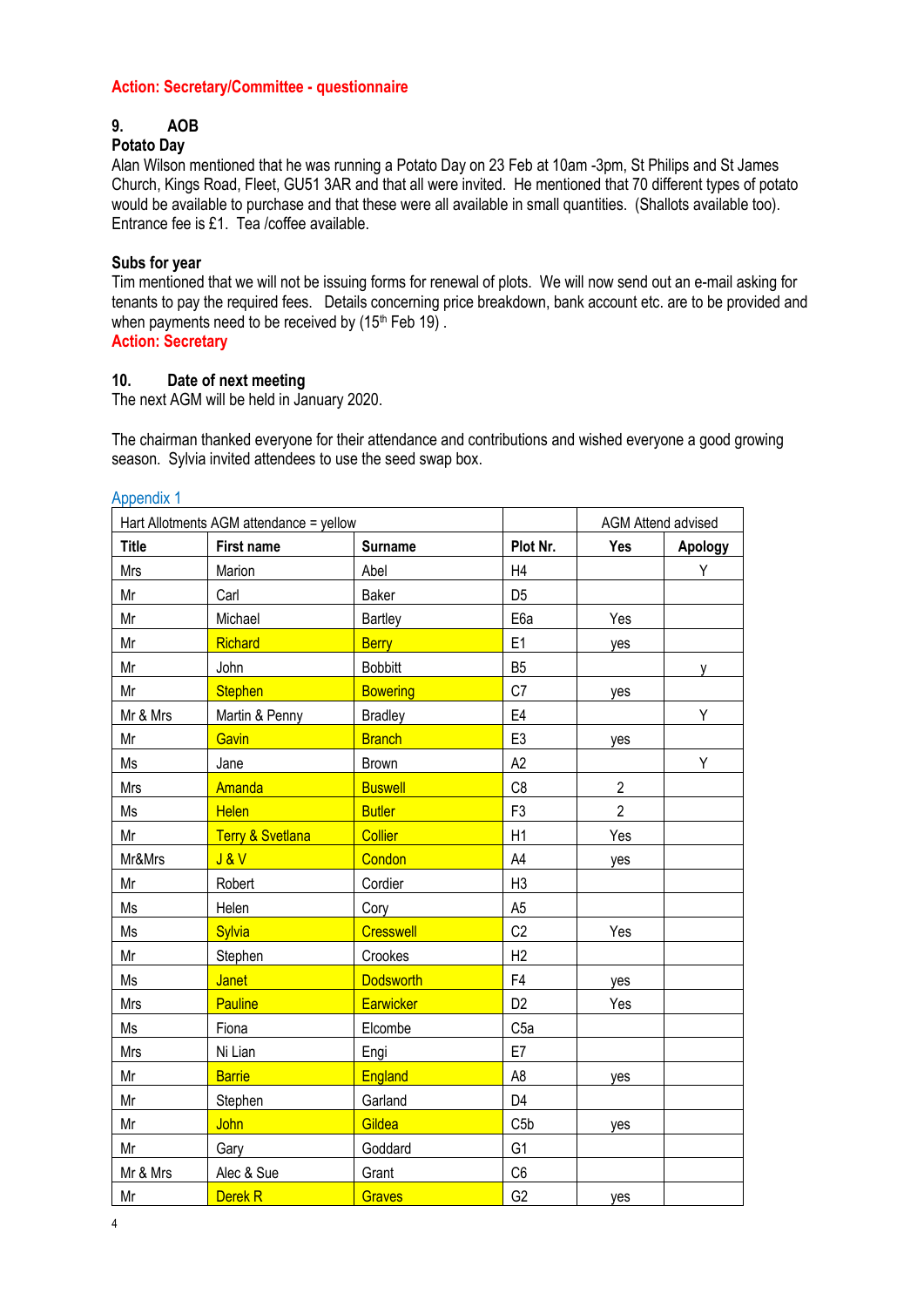| Mrs           | Natalie        | Grey            | F <sub>1</sub>  |                |   |
|---------------|----------------|-----------------|-----------------|----------------|---|
| Mr            | Paul & Dave    | Heath/Bell      | A <sub>6</sub>  | Bell 3pm?      |   |
| Ms            | Sara & Maria   | Lacy & Hill     | D <sub>6</sub>  |                | y |
| Ms            | Helen          | Howard          | B <sub>8</sub>  |                |   |
| Ms            | Heather        | Jarrett         | E6b             |                |   |
| Mr            | William        | Jones           | F <sub>2</sub>  |                |   |
| Mr            | <b>Alan</b>    | Jones           | E/F8            | yes            |   |
| Mrs           | Ruth           | Jones           | G7              |                |   |
| Mr            | Teifiow        | Jones           | G8              | yes            |   |
| Mr            | Antony         | Jones           | B7              | yes            |   |
| Mrs           | Joy            | Keith           | A <sub>1</sub>  |                | y |
| Mrs           | Sally          | Lane            | E <sub>5a</sub> |                |   |
| Mr            | Keith          | MacKenzie-Ross  | D <sub>1</sub>  |                | v |
| Ms            | Lucy           | Maitland        | D <sub>3</sub>  |                |   |
| Mr            | <b>James</b>   | <b>Marshall</b> | G4              | yes            |   |
| Ms            | Tara           | Masters         | G <sub>5</sub>  |                |   |
| Mr & Mrs      | Chris & Asa    | Harvey          | B <sub>3</sub>  |                |   |
| Mr            | Kevin          | Meese           | B <sub>6</sub>  |                | Υ |
| Mr            | Mitko          | Mitev           | H7              |                |   |
| Dr            | <b>Alan</b>    | <b>Oliver</b>   | G <sub>3</sub>  | yes            |   |
| Mr            | Albert         | Owen            | <b>B1</b>       |                |   |
| Dr            | Jim            | <b>Parberry</b> | F <sub>5</sub>  | Yes            |   |
| Miss          | Sarah          | Petersen        | F <sub>6</sub>  |                |   |
| Ms            | Liliana        | Sitkiewicz      | H <sub>8</sub>  |                |   |
| Mr/Mrs        | Stuart/Avril   | Skidmore        | H <sub>5</sub>  |                | Υ |
| Mr            | Mark           | Smith           | D7              |                |   |
| Ms            | <b>Bridget</b> | Stevens         | C <sub>3</sub>  |                | ۷ |
| Mrs           | Louise         | <b>Stuart</b>   | E <sub>2</sub>  |                |   |
| Mr            | Lee            | Symonds         | B <sub>2</sub>  |                |   |
| Mrs           | Nicola         | Topp-Walker     | G <sub>6</sub>  |                |   |
| Mrs           | Seong          | <b>Tuson</b>    | C <sub>1</sub>  | $\overline{2}$ |   |
| Mr            | M J            | Vanata          | A7              |                |   |
| Mrs           | Jane           | Westoby         | C4              |                |   |
| Ms            | <b>Diane</b>   | <b>White</b>    | A <sub>3</sub>  | yes            |   |
| Mr            | <b>Alan</b>    | <b>Wilson</b>   | H <sub>6</sub>  | Yes            |   |
| Mr            | Graeme         | Wood            | <b>B4</b>       |                |   |
| <b>Others</b> |                |                 |                 |                |   |

| Ms       | <b>Sharyn</b>               | <b>Wheale</b> | ves |  |
|----------|-----------------------------|---------------|-----|--|
| Mr & Mrs | .Jim<br><b>Barbara</b><br>ά | <b>Doel</b>   | ves |  |

#### Appendix 2

**Chairman's Report.** (Tim Buswell) – AGM – 19<sup>th</sup> January 2019.

To begin with, I'd like to remind you who the Committee are: Sylvia Cresswell, Secretary, Terry Collier, Treasurer, myself, Tim Buswell, Chairman and, in no particular order, Alan Jones, Diane White, Gavin Branch, Alan Oliver, Anthony Jones, David Bell and Penny Bradley.

Penny sends her apologies & Dave might make it later at maybe 3pm) .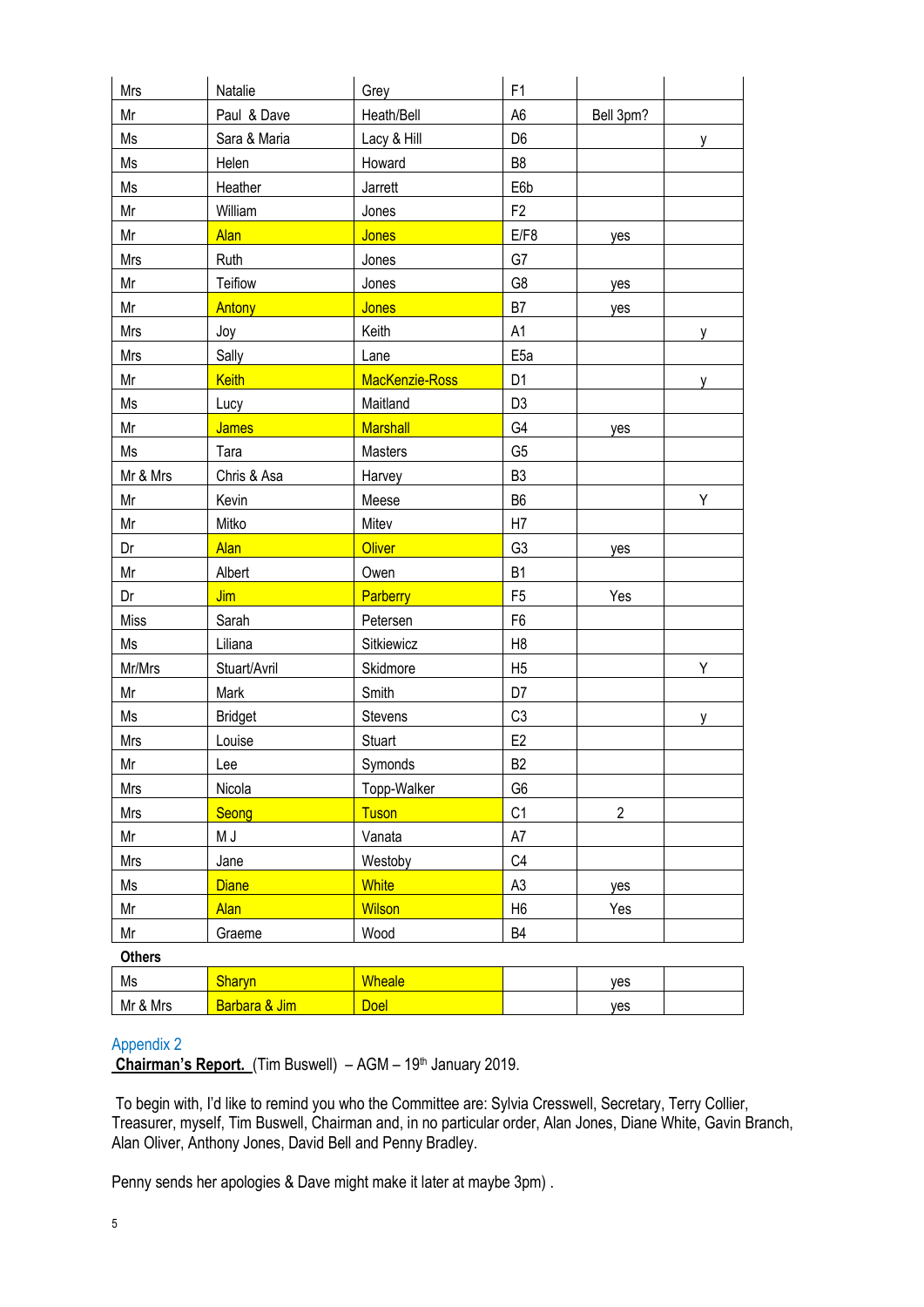Penny has said that she is stepping down from the Committee this year, so I'd like to thank her for all her help and hard work and also say that we would welcome some new faces on the committee if anyone is interested.

The Committee has continued to meet approximately every 2 months to discuss issues affecting plot holders.

The previously much-debated and controversial issue of **Polytunnels** was voted upon by the membership in March. The result is that we do now allow polytunnels – see the Building policy for details. It may have been a bit late this year, but I expect to see a few perhaps next year.

The first big project was organising the **Community Tidy Days**, following on from the success of the days in 2017. Originally planned to take place over two weekends in April and May, we had to cancel the first as the bad weather prevented us from 'pre-roundup-ing' the grass but nevertheless when the rain finally abated a lot was achieved with the laying of weed suppressant and chippings to create perimeter paths and improve the internal paths, plus the weeding of communal areas.

A further communal weekend of work was organised in September to complete the work. That weekend was a bit more social, including drinks and cakes, and the Best Produce competition. Congratulations to those who won - I can't remember who did actually win, but that's not really the point anyway!

Seriously, I'd like to thank all the members who helped out - while it wasn't light work, many hands achieved a great deal!

And also a polite observation – while there is a good number of members who do give their time to help outside the bounds of their own plot, it does sometimes seem to be mainly familiar faces. There are (at least) 63 of us, and as a mutual society we're all in it together. It would make things even better if everyone could do their bit. I appreciate there are always going to be genuine reasons why some can't attend, and we're not noting names or anything like that, but please remember everyone bar none is a volunteer, everyone benefits from pleasant allotments, and so everyone is expected to lend a hand where they can, even if it's just clearing some weeds on the path by your plot.

And we do try to make it fun and social. We'll be doing more this coming year to maintain the site, and will ensure there are plenty of drinks and cakes to go round. Are there any ideas for communal jobs for this year?

I'd also like to mention that the weed suppressant materials for the Tidy Days were paid for by a "County Councillor grant" received from Hampshire County Council (via the offices of Steve Forster), and express our thanks to the council, and also to Sharyn Wheale, Sylvia, and others on the committee, for their work to enable us to obtain the grant.

After the beast from the east, and a torrential April, the weather took a prolonged and welcome turn for the better. This thankfully meant that our poor site drainage wasn't as big an issue as it has been in previous years. Another good year can't be assured, so the advice as before is to build and plant raised beds to mitigate the risk, for which of course we need **topsoil**.

Having made a substantial loss on the provision of top soil in 2017, we agreed at last year's AGM to charge a **consumables levy** to cover the cost. The charge of £16/8/4 for 20/10/5 barrows plus a few contributions from some who used more, has meant that we have pretty much broken even this year with regard to topsoil. I propose therefore that we keep the levy at its current level for the coming year. *Open floor to comments/discussion – deferred until specific agenda point later.*

The farmers have also continued to supply manure which has been well used, and we have also arranged for wood chippings to be delivered regularly. Some members commented that it would be helpful to know how old and rotted down, the manure and chippings were, and to keep loads separate. Sylvia has therefore this year put signs up and deliveries are now left by the appropriate sign so you can see what it is and when it was delivered.

#### **Membership and GDPR**

Several tenants have relinquished their plots and one had to be encouraged to give up their plot as it was not being maintained sufficiently well. Several new tenants have been introduced and we have 100% occupancy of Pilcot.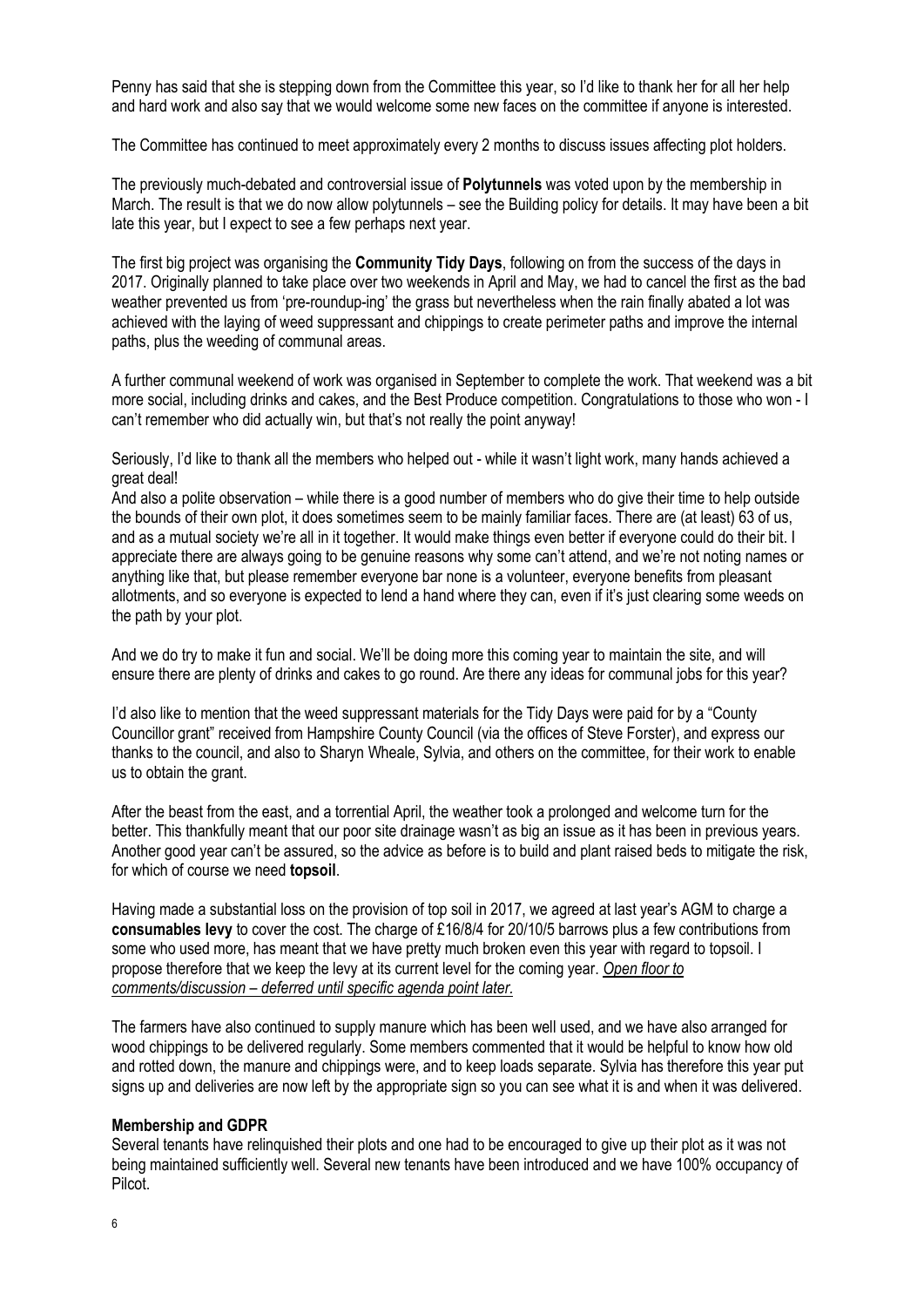The committee has also spent considerable time cleaning up the waiting list, which was originally inherited from the council. The purpose was to ensure we understand our situation as we were told Edenbrook was progressing well, and also to ensure we comply with the new GDPR laws.

A big thanks you to Anthony for attending a course and spending a lot of time working out what we needed from a GDPR perspective. I'm happy to say we are GDPR compliant, and currently have 150 people on the revised list. This includes the 63 tenants that we already have on Pilcot so there are 87 waiting for Edenbrook (or Pilcot)

On the subject of **membership, subs** for next year are due by 15 February.

We won't be doing forms again this year as a. we've only just discussed / agreed the Consumables Levy element, and b. we don't think we really need them.

Terry will accept cheques today – please put your plot number on the back of the cheque.

I did just mention **Edenbrook** – for now I can confirm there we have had a lot of discussion, and also a recent site visit. It's all very exciting and there will be more about that later.

#### **Hart Lottery**

You may have seen the information on Facebook group but to remind you we are registered to receive funds form Hart Lottery. While I'm absolutely not encouraging you to gamble if you don't want to, if you are inclined to do a lottery, then have a look at hartlottery.co.uk – details are on our website too. We get 50p for every ticket sold (if you've nominated HAA). Last year we raised £104, but realised this is just through 3 supporters, all of which are on the committee.

#### **Unwanted visitors.**

There was an instance of vandalism earlier in the year. The committee discussed various potential options from covert CCTV to growing gorse barriers, however on reflection all of the options were either undesirable, unviable, or likely ineffective. Thankfully there have been no further incidents since but I guess it is an occupational hazard for allotments and we'll deal with what the future brings and reconsider options as necessary.

There was also some concern when the Travellers moved in the field over the road. The farmers believe they're unlikely to be interested in moving into our site as the ground is too rutted and they do like to look after their caravans! I don't think there was any theft from site however it serves to remind us that it makes sense not to leave valuable tools etc. on site.

**Parking** – while the service road parking area continues to be used, we are aware that there still needs to be some repair work done to the support post before we can lock it. There have been various ropes and mechanisms added to the gate during the year enabling it to be kept shut and, though we haven't completely avoided incidents of fly tipping, it has been minimal.

Thank you if you're one of those who has helped lash up the gate! We will persevere with getting it fixed.

I would like to thank all the Committee for their work and time given to meetings and sub-committees. We always welcome new faces so if you'd like to be involved please say when we do the Committee elections later on in the agenda. One committee member (Penny) has had to give up, and others are happy to step aside, if there are people willing to have a go.

Shortly we will also need to vote on formally endorsing the Annual Report and Statement of Accounts, agreeing whether the accounts to be unaudited again as they were this year, and elect the committee for the year ahead. Before we vote we will hear the Treasurers report but I'd like to remind you that voting for acceptance of unaudited accounts will save the Association considerable expense (~£500). To allay any fears, the accounts will be available for your inspection and, should you wish, an independent member of the association (not on the committee) can be appointed to review.

But as I said, before we do this we have the Treasurer's Report.